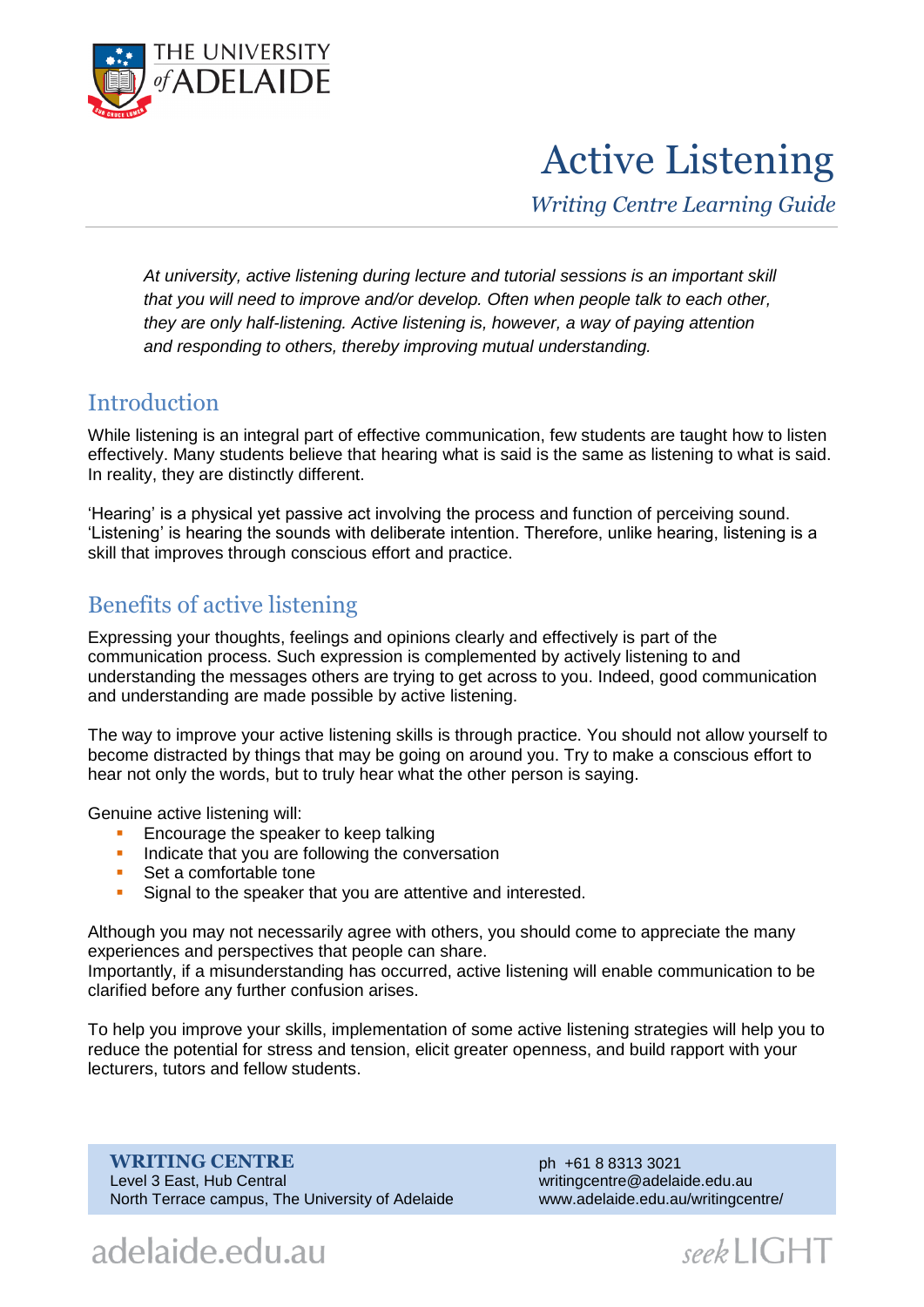# Five key elements of active listening

The key elements of active listening listed below will help you listen to the other person and increase the likelihood that the other person knows you are listening to them.

#### (1) Pay attention

- **Ensure you face the speaker<br>
Bive the speaker your undivident**
- Give the speaker your undivided attention and acknowledge their message<br>Don't look at your watch phone, other people or activities in or beyond the
- Don't look at your watch, phone, other people or activities in or beyond the room
- Refrain from side conversations (even if they are whispered).

(2) Show that you are listening

- Be aware of your body language—crossed arms can make you seem closed or negative<br>Fincourage the speaker to continue by 'short' verbal comments
- **Encourage the speaker to continue by 'short' verbal comments**<br>**Ensure your posture and demeanour are open and inviting**
- **Ensure your posture and demeanour are open and inviting<br>
Citer some facial expressions, such as a nod or a smile**
- Offer some facial expressions, such as a nod or a smile.

#### (3) Provide feedback

- **Ask related and relevant questions**
- Reflect on what has been said by paraphrasing<br>Seek clarification
- Seek clarification
- **Summarise the speaker's comments.**

#### (4) Respond appropriately

- **Assert your opinion(s) respectfully**
- **Avoid attacking the speaker verbally or otherwise putting them down**
- **Avoid interrupting the speaker unnecessarily**
- Respond openly and honestly, with an appropriate tone of voice
- **Treat the other person as you would want to be treated.**

(5) Defer judgment

- Avoid making assumptions<br>• Be empathic and noniudom
- Be empathic and nonjudgmental
- **Consider the communication from the perspective of the speaker**
- **Let the presentation run its course**
- **EXECT** Listen to the entire message before interjecting with your own comments.

## Paraphrasing

In active listening, paraphrasing involves a restatement of the information given by the speaker in your own words.

The use of paraphrasing:

- Demonstrates to the speaker both that you are listening to them and actually understanding what they are saying
- Enables you to ensure that your interpretation and/or understanding of the ideas is correct
- **Enables other people to check that they have also understood the ideas presented.**

Examples of paraphrasing statements include:

- *I'm not sure I'm with you but...*
- *If I'm hearing you correctly...*
- *It appears to you...*
- *Listening to you it seems as if...*
- *So, as you see it...*
- *The thing you feel is most important is...*
- *To me it's almost like you're saying...*

*They may forget what you said, but they will never forget how you made them feel.*

> *~ Carl W Buechner (philosopher)*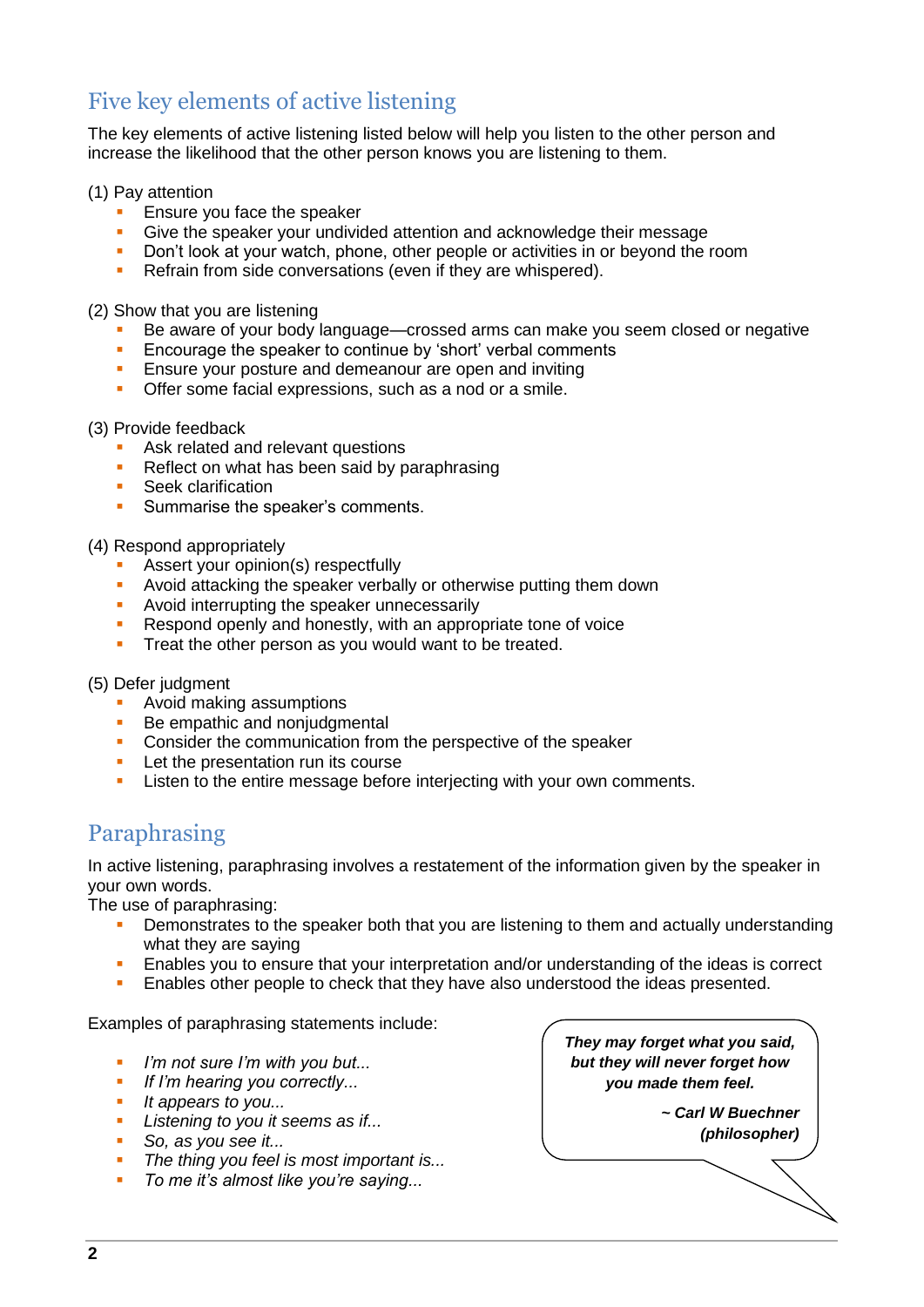Paraphrasing is one of 3 degrees of active listening:



# Open-Ended Questions

In active listening, open-ended questions are questions that cannot be answered with 'YES' or 'NO'. These questions encourage the speaker to provide more information. The use of open-ended questions:

- **Encourages the speaker to expand on the subject in a more comprehensive way**
- Lets the speaker know that their ideas matter to you<br>Relaxes the people around you
- Relaxes the people around you.

Examples of open-ended questions include:

- *What alternatives have you thought about... ?*
- *What do you mean by... ?*
- *What could some of the consequences be... ?*
- *What other possibilities are there... ?*
- *What were the considerations that led up to this... ?*
- *Why is this element the most important aspect?*
- *Where might this rule not necessarily hold true?*
- *How else could this situation be explained?*

## Nonverbal gestures

In many ways, active listening is characterised more by what is not done, than what is done. Beyond the words, there will be a host of clues as to what the speaker or listener is communicating. You should avoid sending out negative nonverbal gestures, because if you are too immersed in yourself, others will feel you are uninterested, disrespectful and/or rude.

Examples of inappropriate nonverbal gestures include:

- Entering the room/situation late without an apology or valid reason
- **Fidgeting or making distracting physical movements**
- **Multitasking, e.g. checking sms messages**
- **Yawning, looking around the room or off into the distance.**

*I like to listen. I have learned a great deal from listening carefully. Most people never listen.*

*~ [Ernest Hemingway](http://www.quoteland.com/author.asp?AUTHOR_ID=182)*

**3**